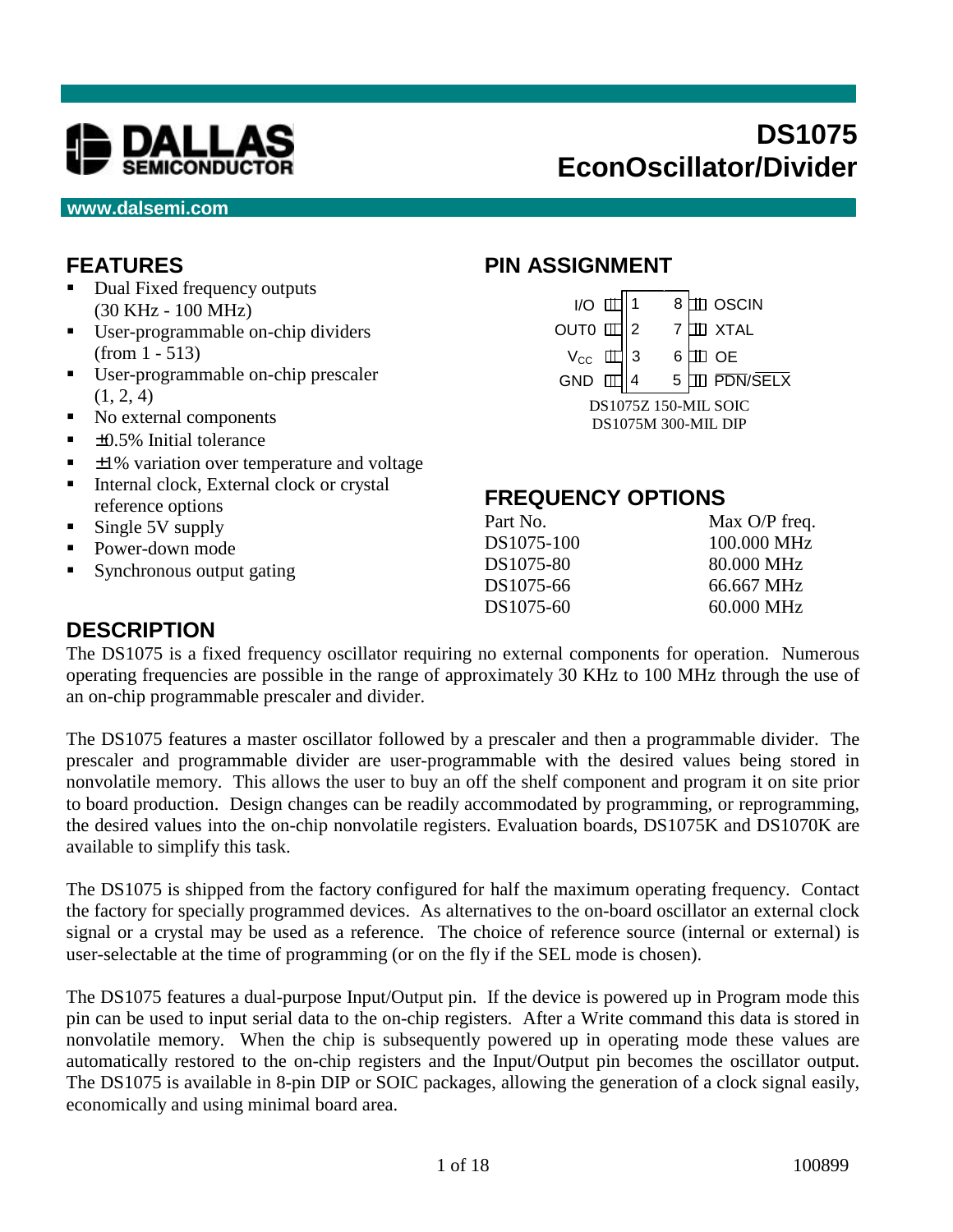# **BLOCK DIAGRAM Figure 1**

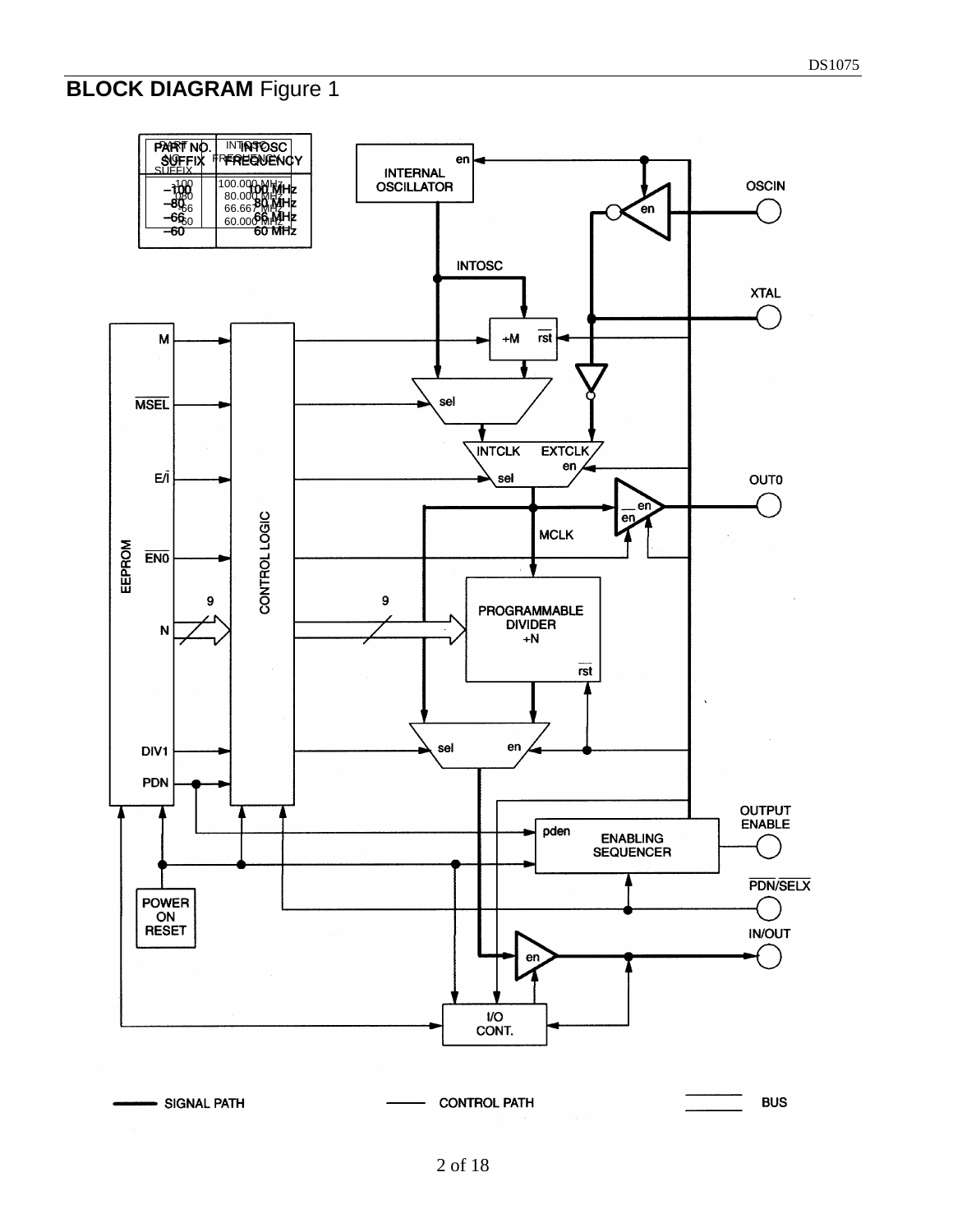#### **PIN DESCRIPTIONS**

Input/Output Pin (IN/OUT): This pin is the main oscillator output, with a frequency determined by clock reference, M and N dividers. Except in programming mode this pin is always an output and will be referred to as "OUT". In programming mode this pin will be referred to as "IN".

**External Oscillator Input (OSCIN):** This pin can be used to supply an external reference frequency to the device.

**Crystal Oscillator Connection (XTAL):** A crystal can be connected between this pin and OSCIN to provide an alternative frequency reference. If a crystal is not used this pin should be left open.

**Output Enable Function (OE pin):** The DS1075 also features a "synchronous" output enable. When OE is at a high logic level the oscillator free runs. When this pin is taken low OUT is held low, immediately if OUT is already low, or at it's next high-to-low transition if OUT is high. This prevents any possible truncation of the output pulse width when the enable is used. While the output is disabled the master oscillator continues to run (producing an output at OUT0, if the  $\overline{EN0}$  bit = 0) but the internal counters (/N) are reset. This results in a constant phase relationship between OE's return to a high level and the resulting OUT signal. When the enable is released OUT will make its first transition within one to two clock periods of the master clock.

**Power-Down/Select Function (** $\overline{PDN}/\overline{SELX}$  **PDN/SELX pin): The Power-Down/Select (** $\overline{PDN}/\overline{SELX}$ **) pin** has a user-selectable function determined by one bit ( $\overline{PDN}$  bit) of the user-programmable memory. According to which function is selected, this pin will be referred to as  $\overline{PDN}$  or  $\overline{SELX}$ .

If the Power-Down function is selected (PDN bit  $= 1$ ) a low logic level on this pin can be used to make the device stop oscillating (active low) and go into a reduced power consumption state. The "Enabling Sequencer" circuitry will first disable OUT in the same way as when OE is used. Next OUT0 will be disabled in a similar fashion. Finally the oscillator circuitry will be disabled. In this mode both outputs will go into a high impedance state. The power consumption in the power-down state is much less than if OE is used because the internal oscillator (if used) is completely powered down. Even if an external reference or a crystal is used all of the on-chip buffers are powered down to minimize current drain. Consequently the device will take considerably longer to recover (i.e., achieve stable oscillation) from a power-down condition than if the OE is used.

If the Select function is chosen (PDN bit  $= 0$ ) this pin can be used to switch between the internal oscillator and an external reference (or crystal) on the fly. When this mode is chosen the  $E/\overline{I}$  select bit is overridden, a high logic level on  $\overline{SELX}$  will select the internal oscillator, a low logic level will select the external reference (or crystal oscillator).

**Reference Output (OUT0 pin):** A reference output, OUT0, is also available from the output of the reference select mux. This output is especially useful as a buffered output of a crystal defined master frequency. OUT0 is unaffected by the OE pin, but is disabled in a glitchless fashion if the device is powered down. If this output is not required it can be permanently disabled by setting the  $\overline{EN0}$  bit to one, and there will be a corresponding reduction in overall power consumption.

# **USER-PROGRAMMABLE REGISTERS**

The following registers can be programmed by the user to determine operating frequency and mode of operation. Details of how these registers are programmed can be found in a later section, in this section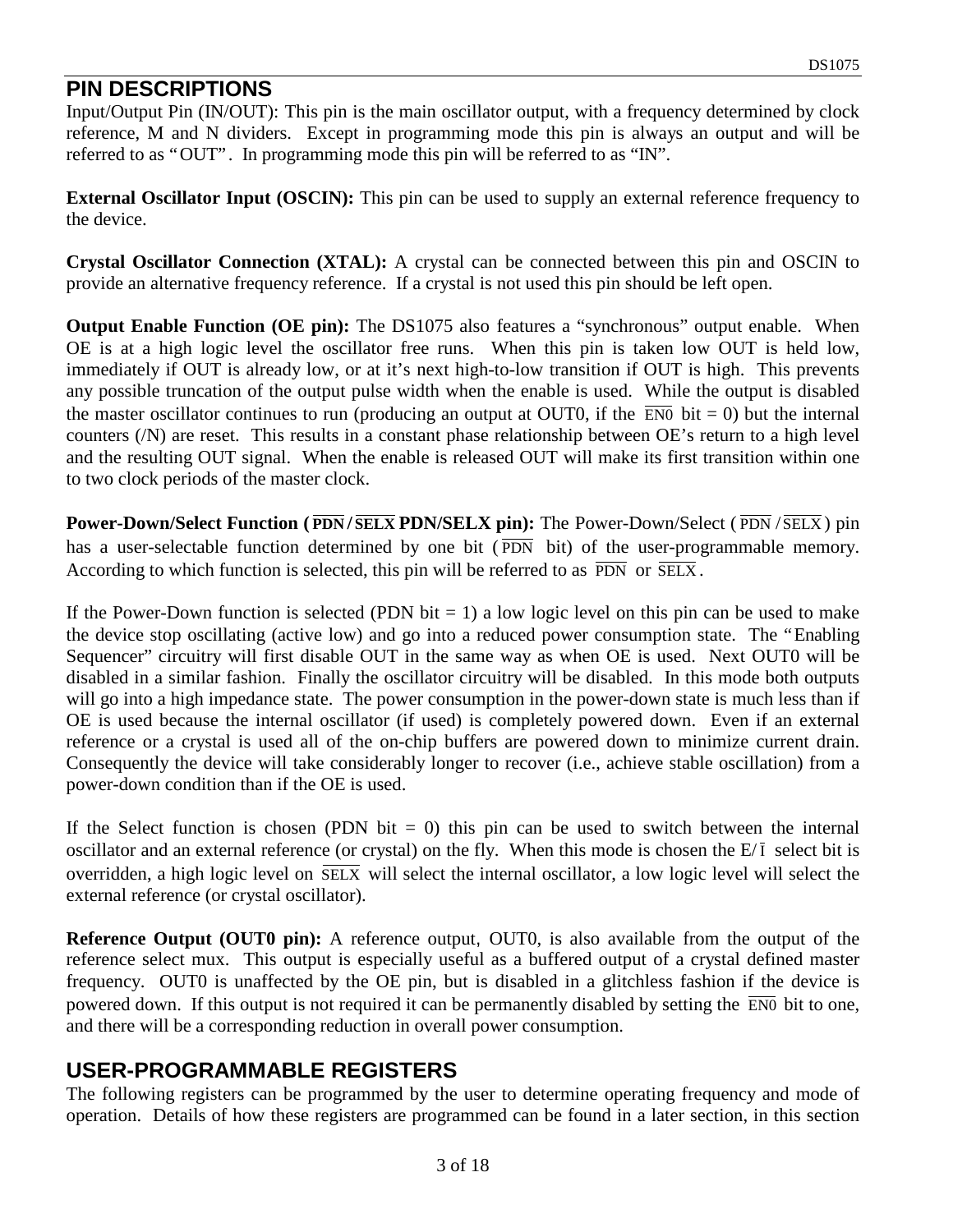the function of the registers are described. The register settings are nonvolatile, the values being stored automatically in EEPROM when the registers are programmed.

Note: The register bits cannot be used to make mode or frequency changes on the fly. Changes can only be made by powering the device up in "Programming" mode. For them to be become effective the device must then be powered down and powered up again in "Operation" mode.

For programming purposes the register bits are divided into two 9-bit words, the "MUX" word determines mode of operation and prescaler values. The "DIV" word sets the value of the programmable divider.

#### **MUX WORD** Figure 2

| (MSB) | -  |    |                 |     |                                  |      |      | <b>LSB</b> |
|-------|----|----|-----------------|-----|----------------------------------|------|------|------------|
| ∩∗    | ∩∗ | ∩∗ | EN <sub>0</sub> | PDN | M                                | MSEL | DIV1 | E/         |
|       |    |    |                 |     | * These bits must be set to zero |      |      |            |

### **E/I**

This bit selects either the internal oscillator or the external/ crystal reference.

1=External/Crystal

0=Internal Oscillator

however, if the PDN bit is set to zero the E/I bit will be overridden by the logic level on the  $\overline{PDN}$  /  $\overline{SELX}$  pin.

| able |  |
|------|--|
|------|--|

| <b>PDN</b> |     | <b>PDN/SELX</b> | <b>OSCILLATOR</b> |
|------------|-----|-----------------|-------------------|
| <b>BIT</b> | E/I | PIN             | <b>MODE</b>       |
|            |     |                 | EXTERNAL/CRYSTAL  |
|            |     |                 | <b>INTERNAL</b>   |
|            |     |                 | POWER-DOWN        |
|            |     |                 | <b>INTERNAL</b>   |
|            |     |                 | EXTERNAL/CRYSTAL  |

#### **DIV1**

This bit allows the master clock to be routed directly to the output  $(DIV1=1)$ . The N programmable divider is bypassed so the programmed value of N is ignored. The frequency of the output  $(f_{\text{OUT}})$  will be INTCLK or EXTCLK depending on which reference has been selected. If the Internal clock is selected the M prescaler is also bypassed (the bit values of MSEL and M are ignored) so in this case  $f_{\text{OUT}}$ =INTOSC (which also equals MCLK and INTCLK). If DIV1=0 the prescaler and programmable divider function normally.

#### **MSEL**

This bit determines whether or not the M prescaler is bypassed.  $\overline{\text{MSEL}}$  =1 will bypass the prescaler.  $\overline{\text{MSEL}}$  =0 will switch in the prescaler (unless overridden by DIV1=1), with a divide-by number determined by the M bit.

### **M**

This bit sets the divide-by number for the prescaler. M=0 results in divide-by-4, M=1 results in divideby-2. The setting of this bit is irrelevant if either  $DIV1=1$  or  $\overline{MSEL}=1$ .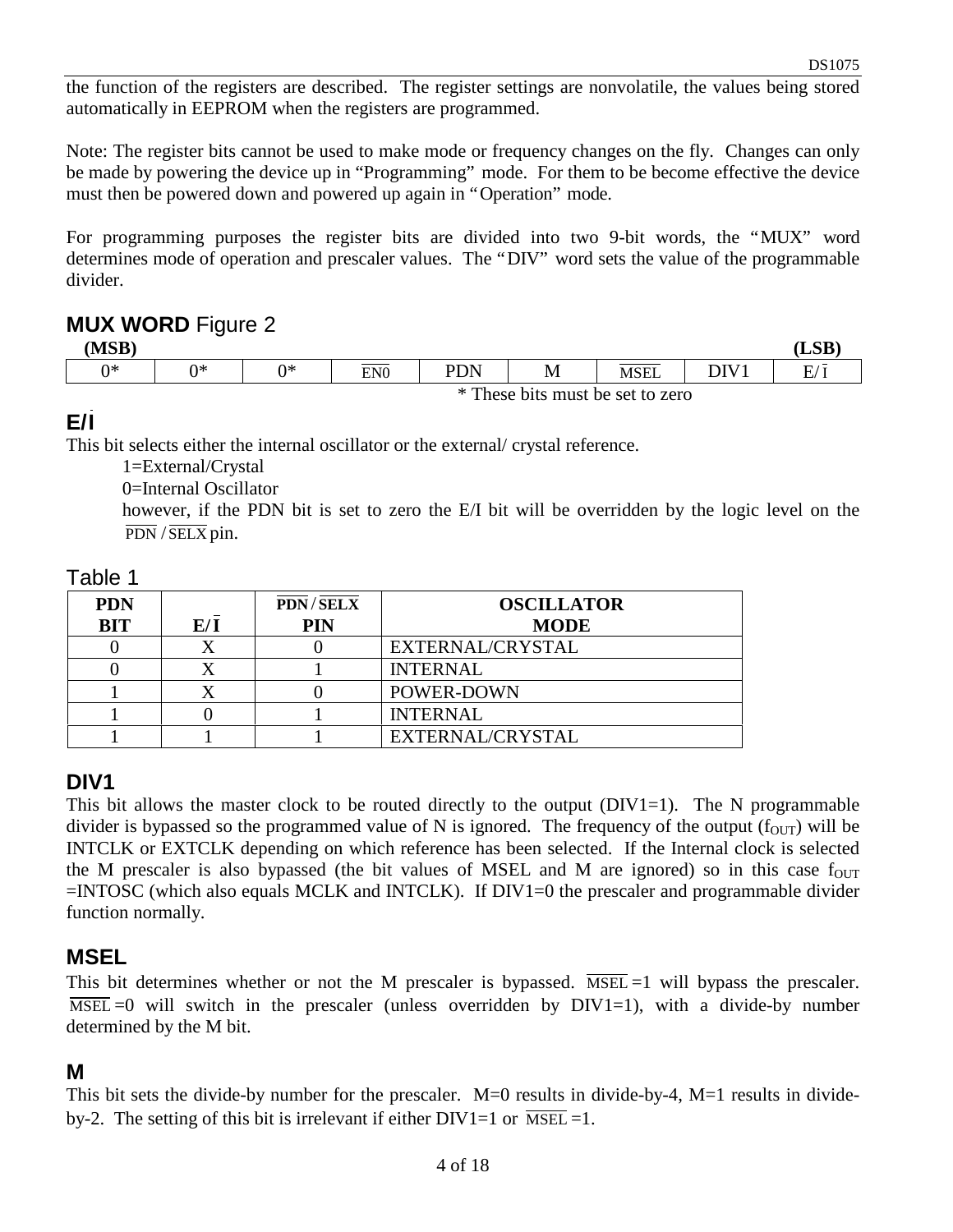| Table 2    |             |             |            |                                           |
|------------|-------------|-------------|------------|-------------------------------------------|
| DIV1       | E/I         | <b>MSEL</b> | М          |                                           |
| <b>BIT</b> | $\bf BIT^*$ | BIT         | <b>BIT</b> | <b>OPERATION</b>                          |
|            |             |             |            | <b>INTERNAL OSCILLATOR DIVIDED BY 4*N</b> |
|            |             |             |            | <b>INTERNAL OSCILLATOR DIVIDED BY 2*N</b> |
|            |             |             | X          | INTERNAL OSCILLATOR DIVIDED BY N          |
|            |             |             |            | EXTERNAL OSCILLATOR DIVIDED BY N          |
|            |             |             | X          | <b>INTERNAL OSCILLATOR DIVIDED BY 1</b>   |
|            |             |             |            | EXTERNAL OSCILLATOR DIVIDED BY 1          |

\*Assuming PDN bit = 1, otherwise internal/external selection will be controlled by the  $\overline{PDN}/\overline{SELX}$  pin.

### **DIV WORD** Figure 3

**(MSB) (LSB)**

N (9-BITS)

### **PDN**

This bit is used to determine the function of the  $\overline{PDN}/\overline{SELX}$  pin. If PDN=0, the  $\overline{PDN}/\overline{SELX}$  pin can be used to determine the timing reference (either the internal oscillator or an external reference/crystal). If PDN=1, the  $\overline{PDN}/\overline{SELX}$  pin is used to put the device into power-down mode.

## **EN0**

This bit is used to determine whether the OUT0 pin is active or not. If  $\overline{EN0}$  =1, OUT0 is disabled (Highimpedance). If  $\overline{EN0}=0$ , the internal reference clock (MCLK) is output from OUT0. The OE pin has no effect on OUT0, but OUT0 is disabled as part of the power-down sequence.

### **N**

These nine bits determine the value of the programmable divider. The range of divisor values is from 2 to 513, and is equal to the programmed value of N plus 2:

Table 3

| BIT           | <b>DIVISOR</b> (N) |
|---------------|--------------------|
| <b>VALUES</b> | <b>VALUE</b>       |
| 000000000     | 2                  |
| 000000001     | 3                  |
|               |                    |
|               |                    |
|               |                    |
|               |                    |
|               |                    |
| 111111111     | 513                |

### **NOTE:**

The maximum value of N is constrained by the minimum output frequency. If the internal clock is selected, INTOSC/( $M*N$ ) must be greater than  $f_{\text{OUTmin}}$ ; if the external clock is selected, EXTCLK/N must be greater than  $f_{\text{OUTmin}}$ . (If DIV1=1, then INTOSC or EXTCLK, as applicable, must exceed  $f_{\text{OUTmin}}$ ).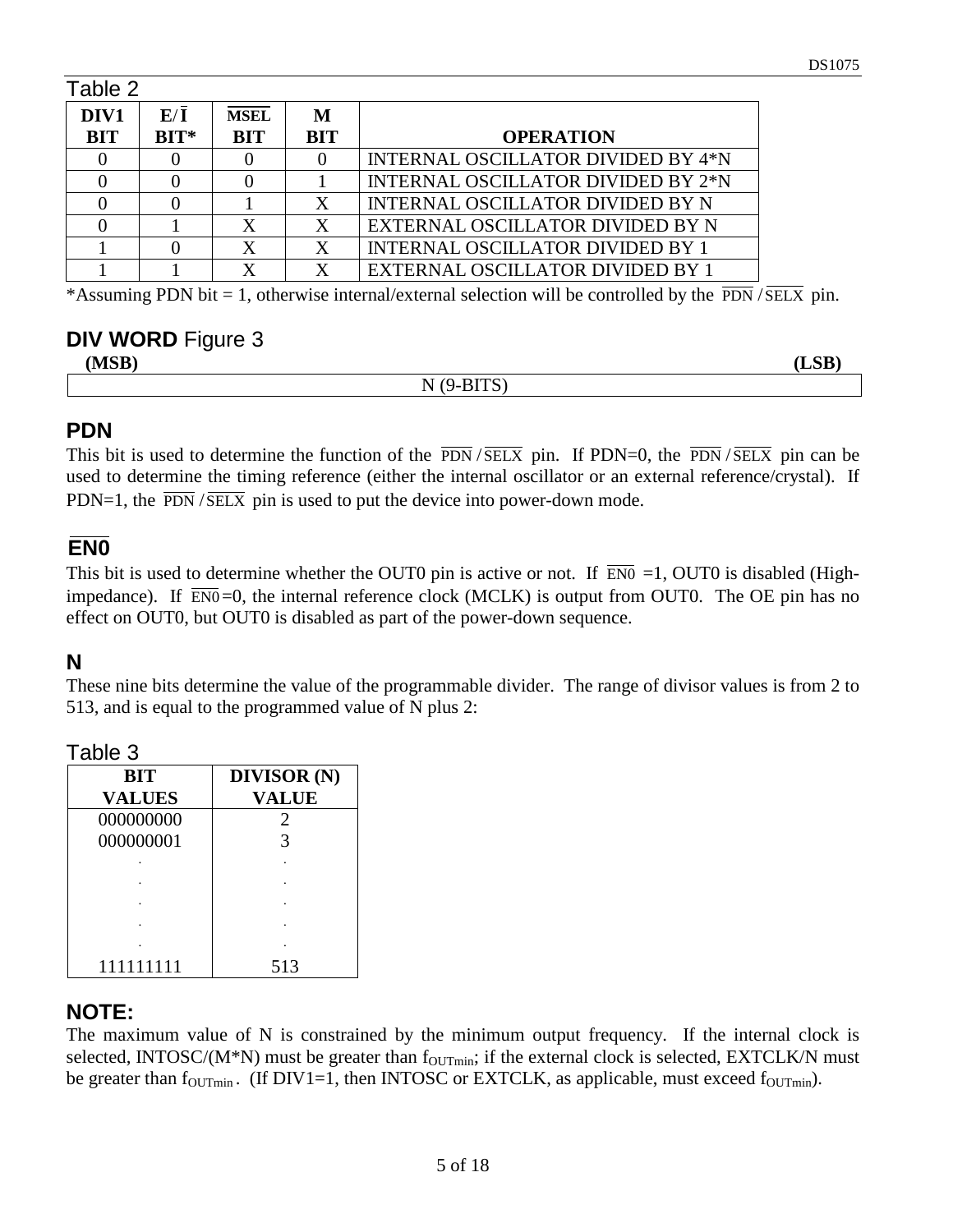#### **OPERATION OF OUTPUT ENABLE**

Since the output enable, internal master oscillator and/or external master oscillator are likely all asynchronous there is the possibility of timing difficulties in the application. To minimize these difficulties the DS1075 features an "enabling sequencer" to produce predictable results when the device is enabled and disabled. In particular the output gating is configured so that truncated output pulses can never be produced.

#### **ENABLE TIMING**

The output enable function is produced by sampling the OE input with the output from the prescaler mux (MCLK) and gating this with the output from the programmable divider. The exact behavior of the device is therefore dependent on the setup time  $(t_{\text{SU}})$  from a transition on the OE input to the rising edge of MCLK. If the actual setup time is less than t<sub>SUEM</sub> then one more complete cycle of MCLK will be required to complete the enable or disable operation (see diagrams). This is unlikely to be of any consequence in most applications, and then only if the value for N is small. In general, the output will make its first positive transition between approximately one and two clock periods of MCLK after the rising edge of OE.

#### FIGURE 4



#### **DISABLE TIMING**

If OE goes low while OUT is high, the output will be disabled on the completion of the output pulse. If OUT is low, the disabling behavior will be dependent on the setup time between the falling edge of OE and the rising edge of MCLK. If  $t_{\text{SU}} < t_{\text{SUEM}}$  the result will be one additional pulse appearing on the output before disabling occurs. If the device is in divide-by-one mode, the disabling occurs slightly differently. In this case if  $t_{\text{SU}} > t_{\text{SUEM}}$  one additional output pulse will appear, if  $t_{\text{SU}} < t_{\text{SUEM}}$  then two additional output pulses will appear.

The following diagrams illustrate the timing in each of these cases.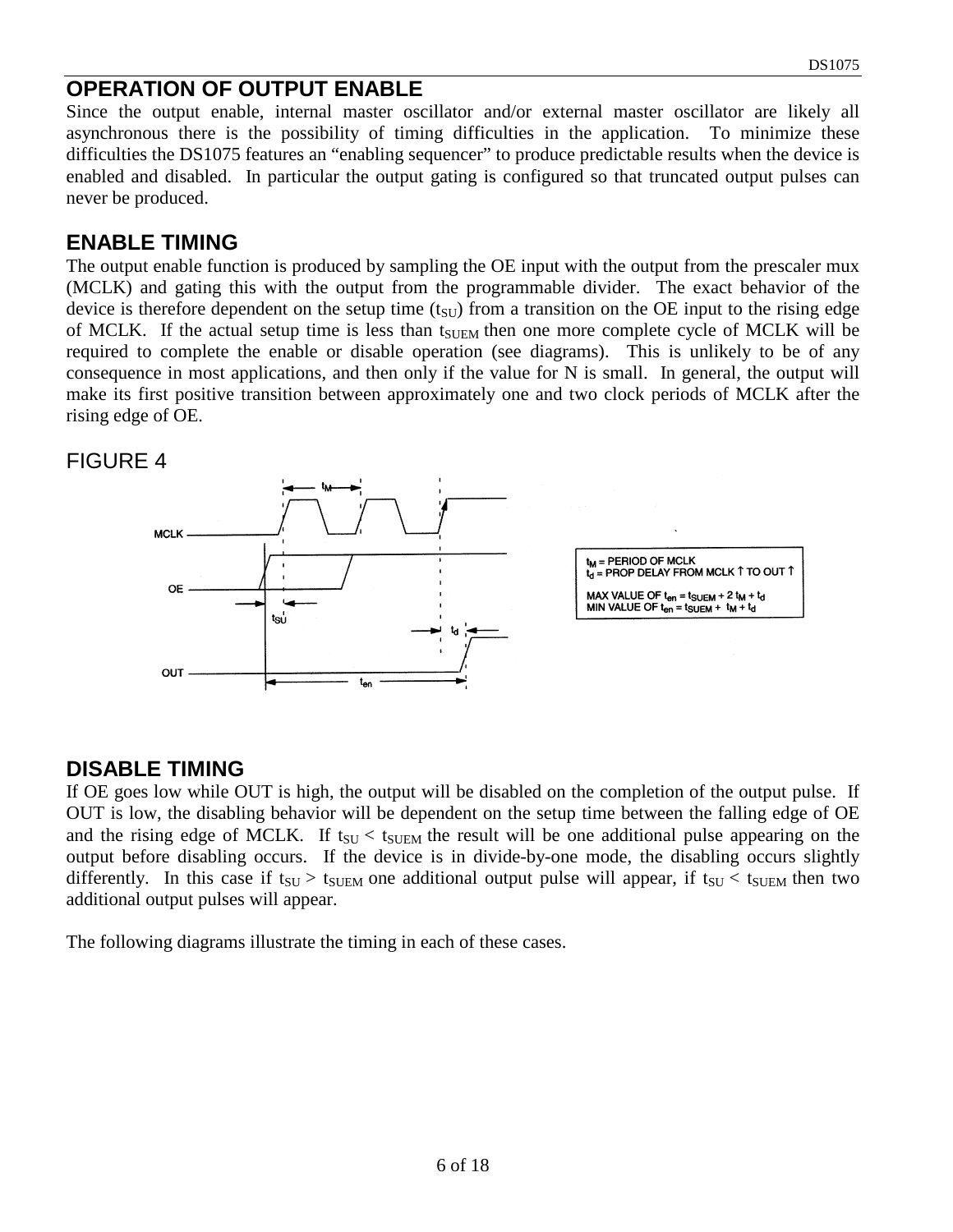### Figure 5



| $t_M$ = PERIOD OF MCLK<br>$t_1$ = PROP DELAY FROM MCLK 1 TO OUT 1<br>tourn = WIDTH OF OUTPUT PULSE |
|----------------------------------------------------------------------------------------------------|
| MAX VALUE OF $t_{dis} = t_{SUBM} + t_d + t_{OUTH}$<br>MIN VALUE OF $t_{\text{dis}} = 0$            |

# Figure 6



### **SELECT TIMING**

If the PDN bit is set to "0", the  $\overline{PDN}/\overline{SELX}$  pin can be used to switch between the internal oscillator and an externalor crystal reference. The "Enabling Sequencer" is again employed to ensure this transition occurs in a glitch-free fashion. Two asynchronous clock signals are involved, INTCLK is the internal reference oscillator divided by one or whatever value of M is selected. EXTCLK is the clock signal fed into the OSCIN pin, or the clock resulting from a crystal connected between OSCIN and XTAL. The behavior of OUT0 is described in the following paragraphs, the OUT pin will behavior similarly but will be divided by N.

### **FROM INTERNAL TO EXTERNAL CLOCK**

This is accomplished by a high to low transition on the  $\overline{SELX}$  pin. This transaction is detected on the falling edge of INTCLK. The output OUT0 will be held low for a minimum of half the period of INTCLK  $(t_1/2)$ , then if EXTCLK is low it will be routed through to OUT0. If EXTCLK is high the switching will not occur until EXTCLK returns to a low level.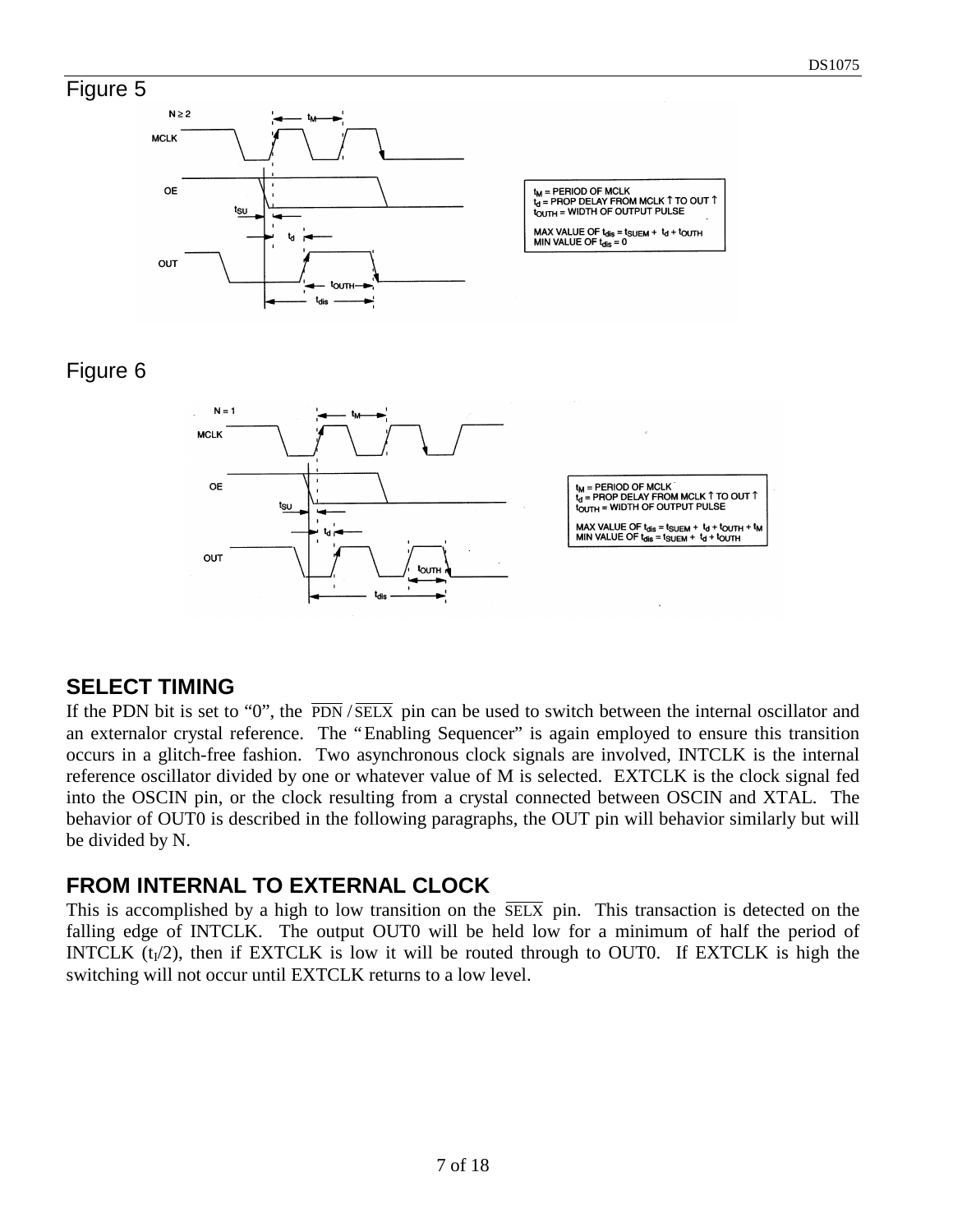

Depending on the relative timing of the  $\overline{\text{SELX}}$  signal and the internal clock, there may be up to one full cycle of  $t_I$  on the output after the falling edge of  $\overline{SELX}$ . Then, the "low" time ( $t_{LOW}$ ) between output pulses will be dependent on the relative timing between  $t_I$  and  $t_E$ . The time interval between the falling edge of  $\overline{\text{SELX}}$  and the first rising edge of the externally derived clock is t<sub>SIE</sub>. Approximate maximum and minimum values of these parameters are:

 $t_{\rm{LOW}}$  (min) =  $t_{\rm{I}}/2$  $t_{\rm LOW}$  (max) =  $t_{\rm I}/2 + t_{\rm E}$  $t_{SIE}$  (min) =  $t_I/2$  $t_{\text{SIE}}$  (max) = 3  $t_{\text{I}}/2 + t_{\text{E}}$ 

# **NOTE:**

In each case there will be a small additional delay due to internal propagation delays.

# **FROM EXTERNAL TO INTERNAL CLOCK**

This is accomplished by a low to high transition on the  $\overline{SELX}$  pin. In this case the switch is level triggered, to allow for the possibility of a clock signal not being present at OSCIN. Note therefore, that if a constant high-level signal is applied to OSCIN it will not be possible to switch over to the internal reference. (Level triggering was not employed for the switch from internal to external reference as this approach is slower and the internal clock may be running at a much higher frequency than the maximum allowed external clock rate). When  $\overline{SELX}$  is high and a low level is sensed on  $EXTCLK$ , OUT0 will be held low until a falling edge occurs on INTCLK, then the next rising edge of INTCLK will be routed through to OUT0.

Figure 8



Depending on the relative timing of the  $\overline{\text{SELX}}$  signal and the external clock, there may be up to one full  $t_E$ high period on the output after the rising edge of  $\overline{\text{SELX}}$ . Then, the "low" time (t<sub>LOW</sub>) between output pulses will be dependent on the relative timing between  $t_I$  and  $t_E$ . The time interval between the falling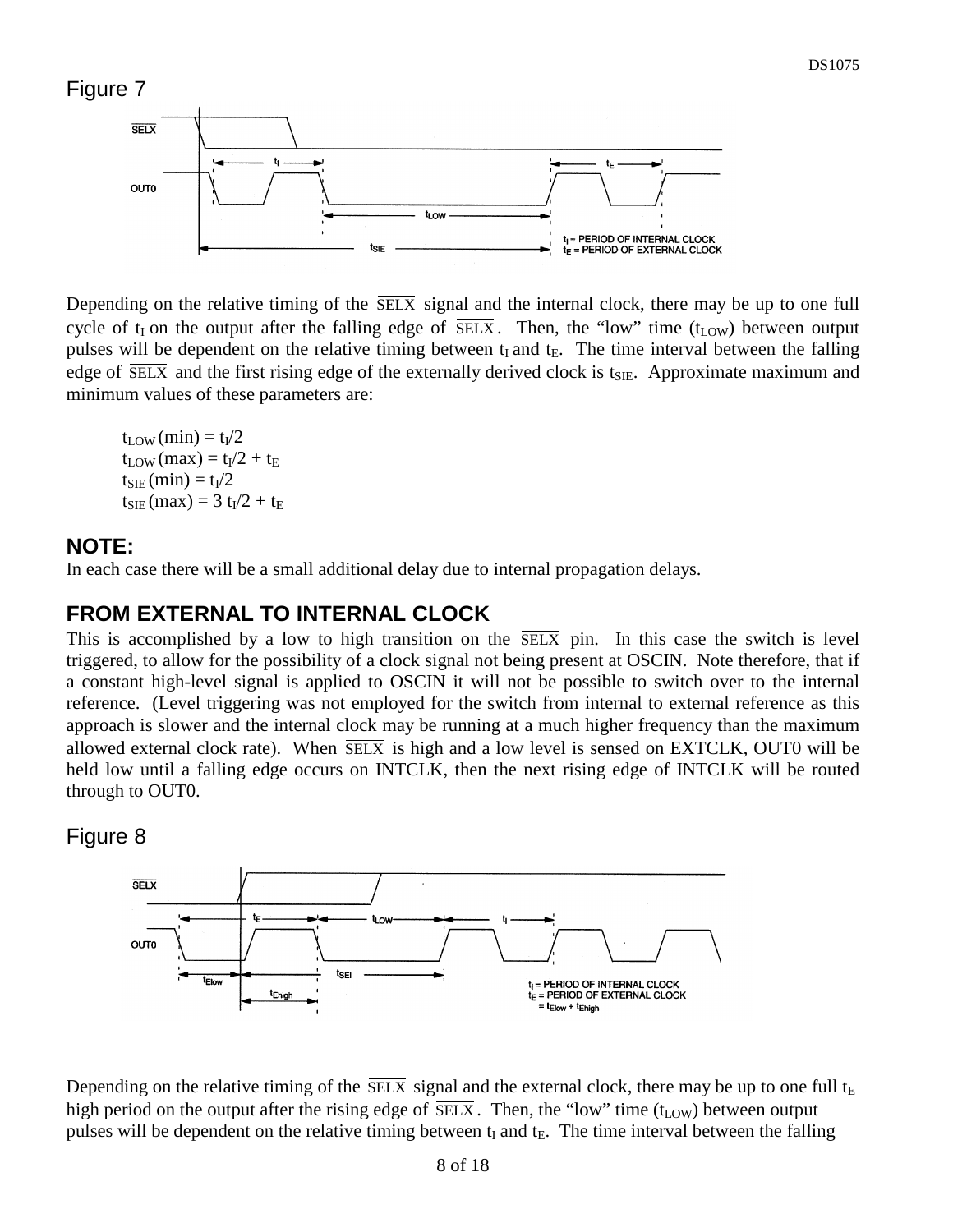edge of SELX and the first rising edge of the externally derived clock is t SIE . Approximate maximum and minimum values of these parameters are:

 $t_{\rm{LOW}}$  (min) =  $t_{\rm{I}}/2$  $t_{\text{LOW}}$  (max) =  $3t_{\text{I}}/2 + t_{\text{Flow}}$  $t_{SIE}$  (min) =  $t_I/2$  $t_{\text{SIE}}$  (max) = 3  $t_{I}/2 + t_{\text{Ehigh}}$ 

#### **NOTE:**

In each case there will be a small additional delay due to internal propagation delays.

# **POWER-DOWN CONTROL**

If the PDN bit is set to "1", the  $\overline{PDN}$  / $\overline{SELX}$  pin can be used to power-down the device. If  $\overline{PDN}$  is high the device will run normally.

### **POWER-DOWN**

If  $\overline{PDN}$  is taken low a power-down sequence is initiated. The "Enabling Sequencer" is used to execute events in the following sequence:

- 1. Disable OUT (same sequence as when OE is used) and reset N counters.
- 2. When OUT is low, switch OUT to high-impedance state.
- 3. Disable MCLK (and OUT0 if  $\overline{EN0}$  bit = 0), switch OUT0 to high impedance state.
- 4. Disable internal oscillator and OSCIN buffer.

### **POWER-UP**

When  $\overline{PDN}$  is taken to a high level the following power-up sequence occurs:

- 1. Enable internal oscillator and/or OSCIN buffer.
- 2. Set M and N to maximum values.
- 3. Wait approximately 256 cycles of MCLK for it to stabilize.
- 4. Reset M and N to programmed values.
- 5. Enable OUT0 (assuming  $\overline{EN0}$  bit = 0).
- 6. Enable OUT.

Steps 2 through 4 exist to allow the oscillator to stabilize before enabling the outputs.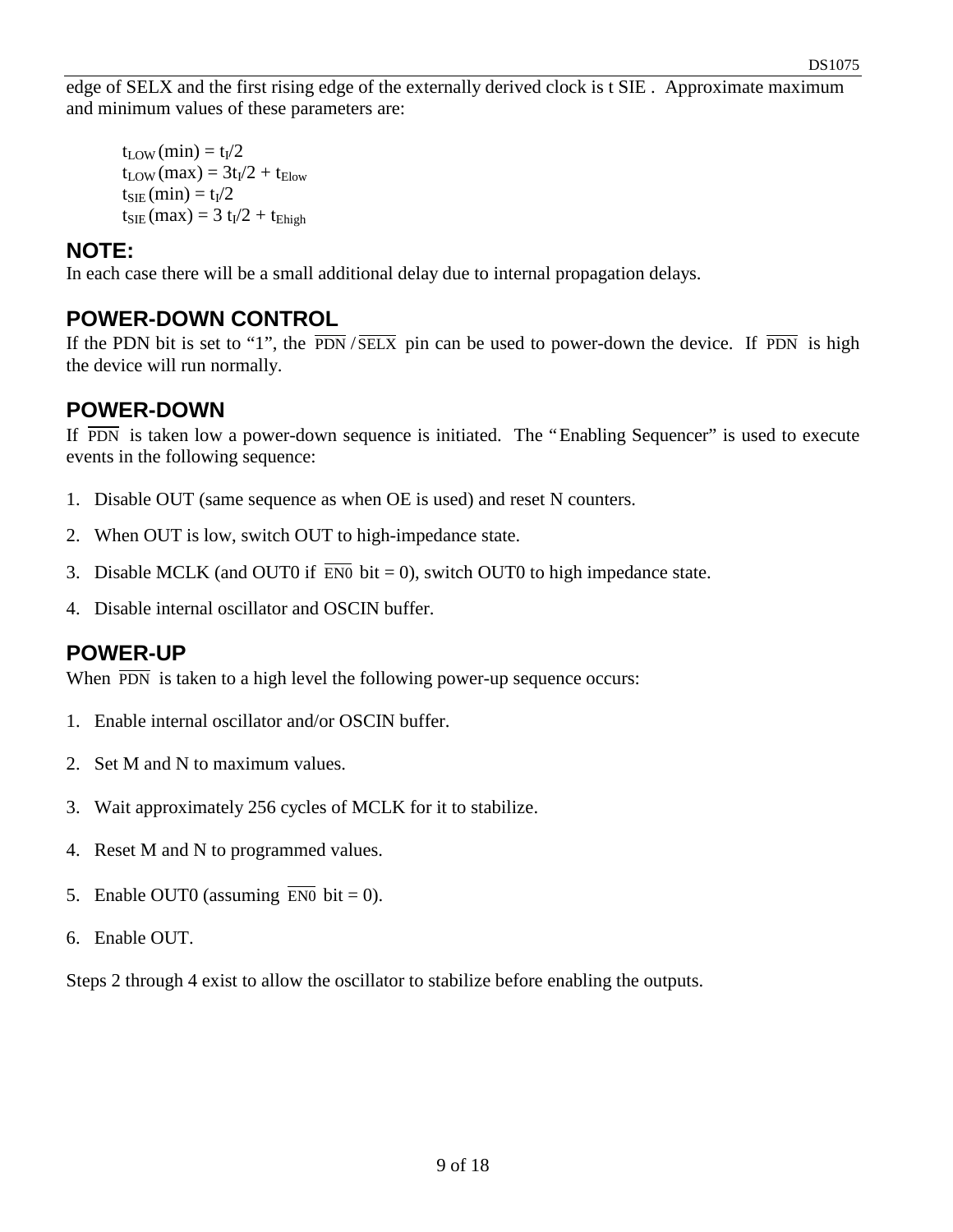# Figure 9



# **POWER-ON RESET**

When power is initially applied to the device supply pin, a power-on reset sequence is executed, similar to that which occurs when the device is restored from a power-down condition. This sequence comprises two stages, first a conventional POR to initialize all on-chip circuitry, followed by a stabilization period to allow the oscillator to reach a stable frequency before enabling the outputs:

- 1. Initialize internal circuitry.
- 2. Enable internal oscillator and/or OSCIN buffer.
- 3. Set M and N to maximum values.
- 4. Wait approximately 256 cycles of MCLK for the oscillator to stabilize.
- 5. Load M and N programmed values from EEPROM.
- 6. Enable OUT0 (assuming EN0=0).
- 7. Enable OUT.





### **PROGRAMMING**

Normally when power is applied to the supply voltage pin the device will enter its normal operating mode following the power-on reset sequence. However the device can be made to enter a programming mode if a pull-up resistor is connected between IN/OUT and the supply voltage pin, prior to power-up. The method used for programming is a variant of the 1-Wire™ protocol used on a number of Dallas Semiconductor products.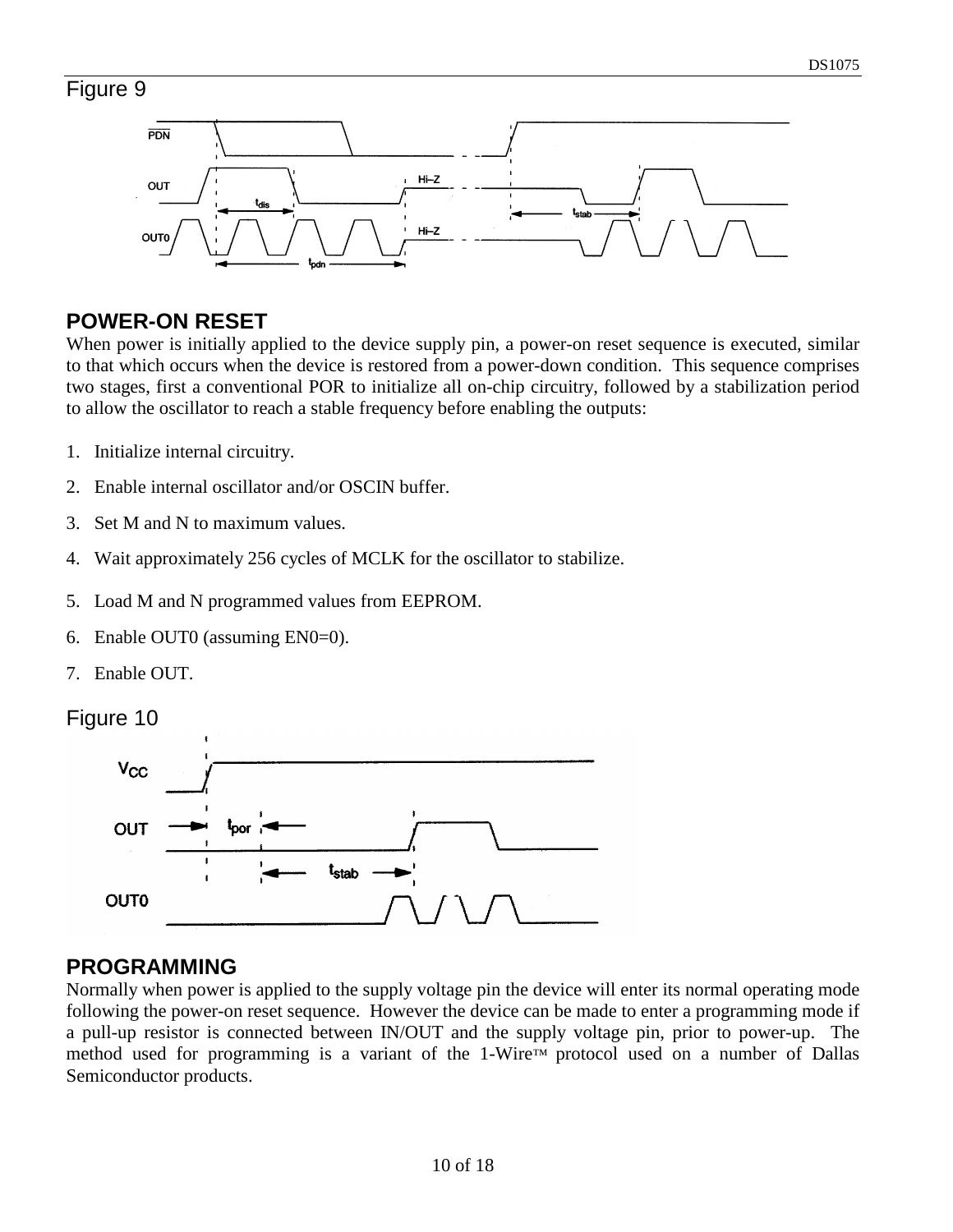### **HARDWARE**

The hardware configuration is shown in the diagram. A bus master is used to read and write data to the DS1075's internal registers. The bus master may have either an open-drain or TTL-type architecture.

#### Figure 11



Programming mode is entered by simply powering up the DS1075 with a pull-up of approximately 5KΩ. This will pull the IN/OUT pin above  $V_{IH}$  on power-up and initiate the programming mode, causing the DS1075 to internally release the IN/OUT pin (after t<sub>POR</sub>), and allow the pull-up resistor to pull the pin to the supply rail and await the Master Tx Reset pulse (see diagram).

#### **NOTE:**

To ensure normal operation any external pull-up applied to IN/OUT must be greater than 20KΩ in value. This will cause the IN/OUT pin to remain below  $V_{\text{H}}$  on power-up, resulting in normal operation at the end of t<sub>STAB</sub>.

#### Figure 12

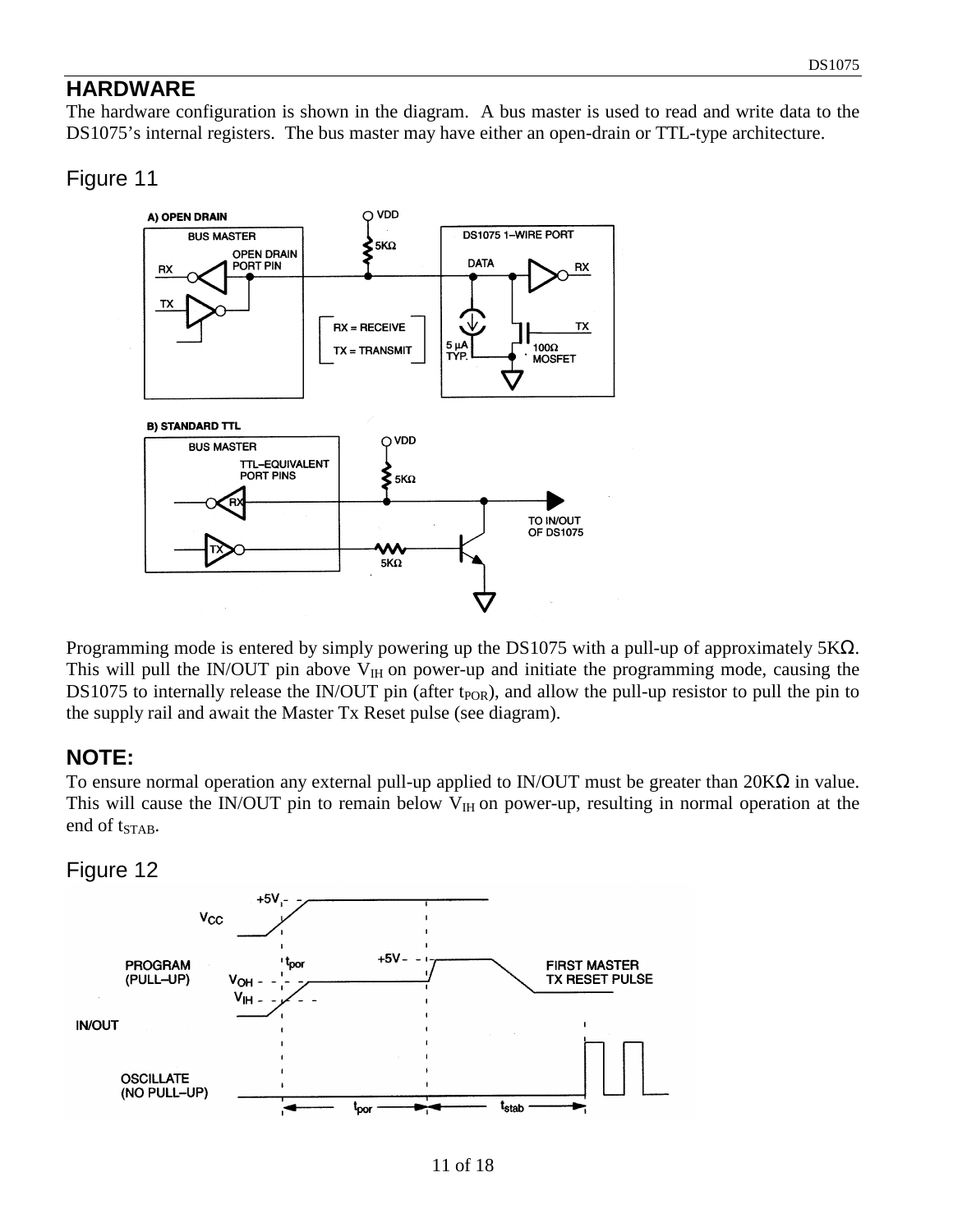# **TRANSACTION SEQUENCE**

The sequence for accessing the DS1075 via the 1-Wire port is as follows:

Initialization Function Command Transaction/Data

#### **INITIALIZATION**

All transactions on the 1-Wire bus begin with an initialization sequence. The initialization sequence consists of a reset pulse transmitted by the bus master followed by a presence pulse(s) transmitted by the DS1075. The presence pulse lets the bus master know that the DS1075 is present and is ready to operate.

# Figure 13



# **FUNCTION COMMANDS**

Once the bus master has detected a presence, it can issue one of the four function commands. All Function Commands are eight bits long, and are written lsb first. A list of these commands follows:

#### **Write DIV Register [01H]**

This command allows the bus master to write to the DS1075's DIV register.

#### **Read DIV Register [A1H]**

This command allows the bus master to read the DS1075's DIV register.

#### **Write MUX Register [02H]**

This command allows the bus master to write to the DS1075's MUX register.

#### **Read MUX Register [A2H]**

This command allows the bus master to read the DS1075's MUX register.

### **TRANSACTION/DATA**

Immediately following the Function Command, the nine data bits are written to or read from the DS1075. This data is written/read lsb first. The following diagrams illustrate the timing. Once data transfer is complete a new transaction sequence can be started by re-initializing the device. Therefore to program both the DIV and MUX registers two complete transaction sequences are required.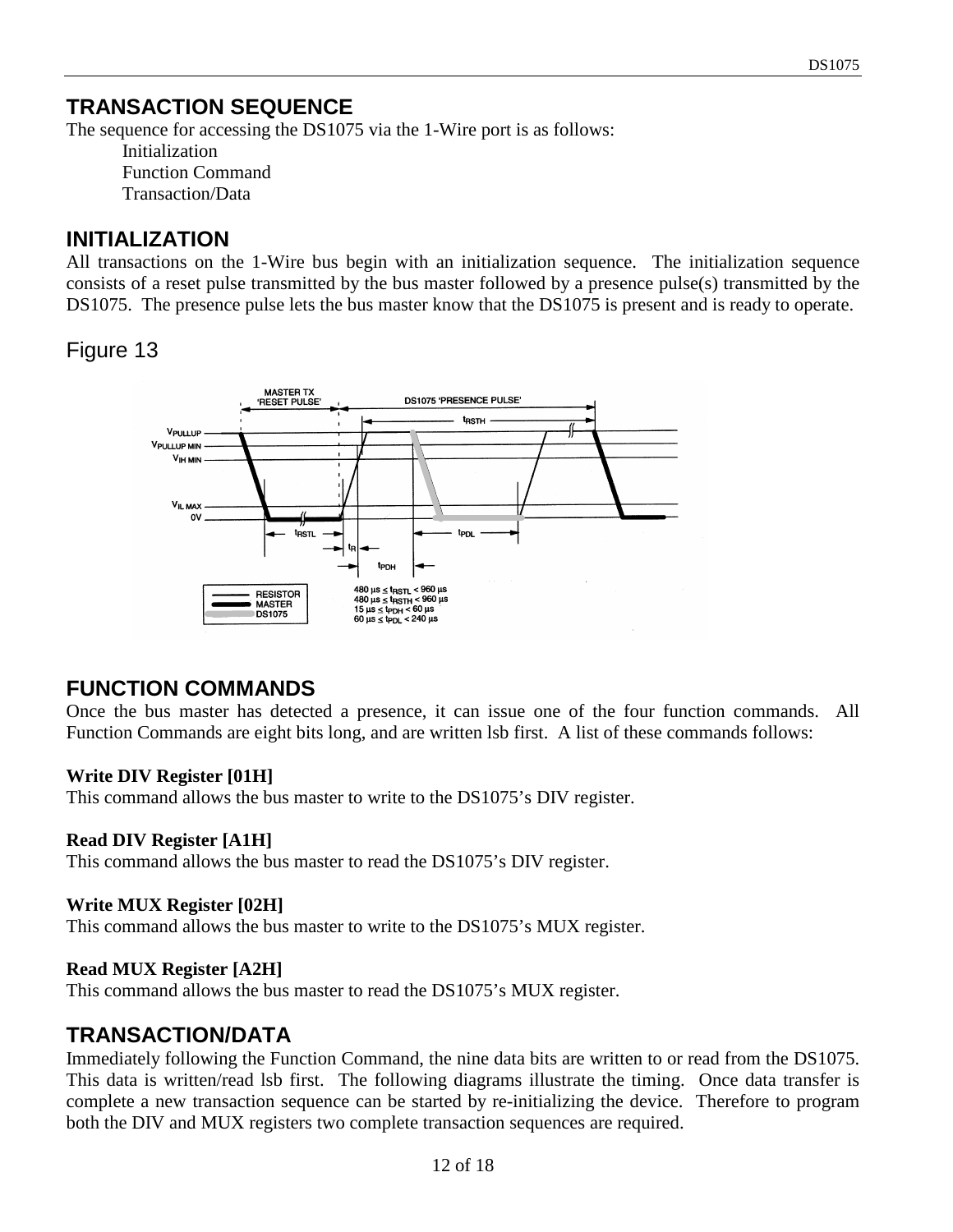# **READ/WRITE TIME SLOTS**

The definitions of write and read time slots are illustrated below. All time slots are initiated by the master driving the data line low. The falling edge of the data line synchronizes the DS1075 to the master by triggering a delay circuit in the DS1075. During write time slots, the delay circuit determines when the DS1075 will sample the data line. For a read data time slot, if a "0" is to be transmitted, the delay circuit determines how long the DS1075 will hold the data line low overriding the 1 generated by the master. If the data bit is a "1", the DS1075 will leave the read data time slot unchanged.

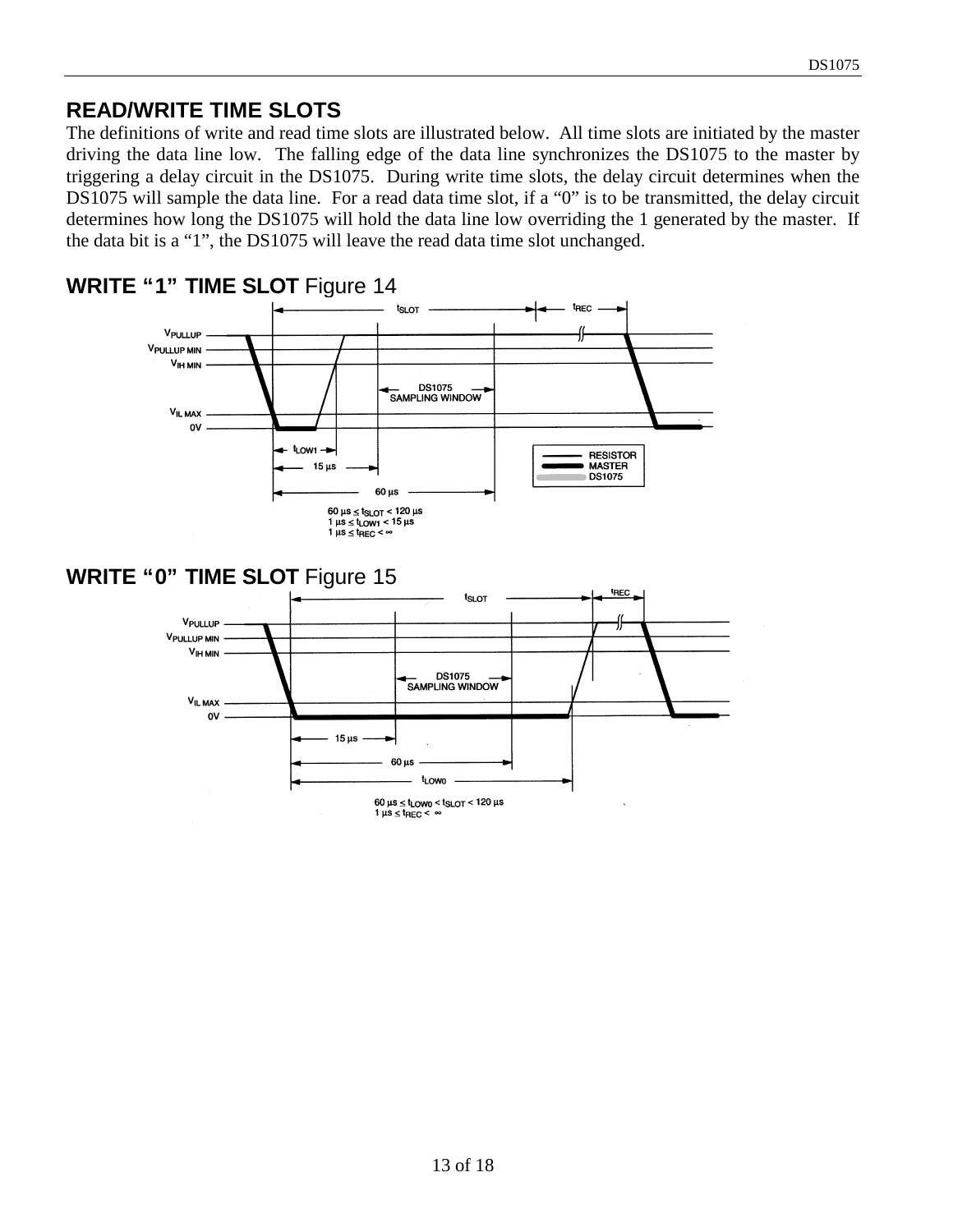#### **READ DATA TIME SLOT** Figure 16 **t<sub>SLOT</sub>** VPULLUP **VPULLUP MIN VIH MIN MASTER SAMPLING WINDOW** V<sub>IL MAX</sub>  $\mathbf{O}$  $t_{\text{SU}}$   $\leftarrow$ **TRELEASE RESISTOR** – <sup>t</sup>LOWR —<del>∍</del> ۵ **MASTER DS1075** t<sub>RDV</sub>  $60 \mu s \leq t_{SLOT} < 120 \mu s$  $1 \mu s \leq t$ <sub>LOWR</sub> <  $15 \mu s$  $0 \mu s \leq t$ RELEASE < 45 µs  $1 \mu s \leq t_{\text{REC}} < \infty$ <br> $t_{\text{RDV}} = 15 \mu s$  $t_{\text{SU}}$  < 1  $\mu$ s

### **RETURN TO NORMAL OPERATION**

When programming is complete the DS1075 should be powered down. If the pullup resistor on the IN/OUT pin is removed, normal device operation will be restored next time power is applied.

## **DEFAULT REGISTER VALUES**

Unless ordered from the factory with specific register program values, the DS1075 is shipped with the following default register values:

 $DIV = 000000000$  (Programmable divider will divide by two) MUX = 0 0011 0100 OUT0 Disabled Power-Down Enabled, Select Disabled  $M = 4$  (Ignored, see MSEL)  $\overline{\text{MSEL}} = 1$  (M prescaler bypassed)  $DIV1 = 0$  (N Dividers enabled)  $E/\overline{I} = 0$  (Internal oscillator selected)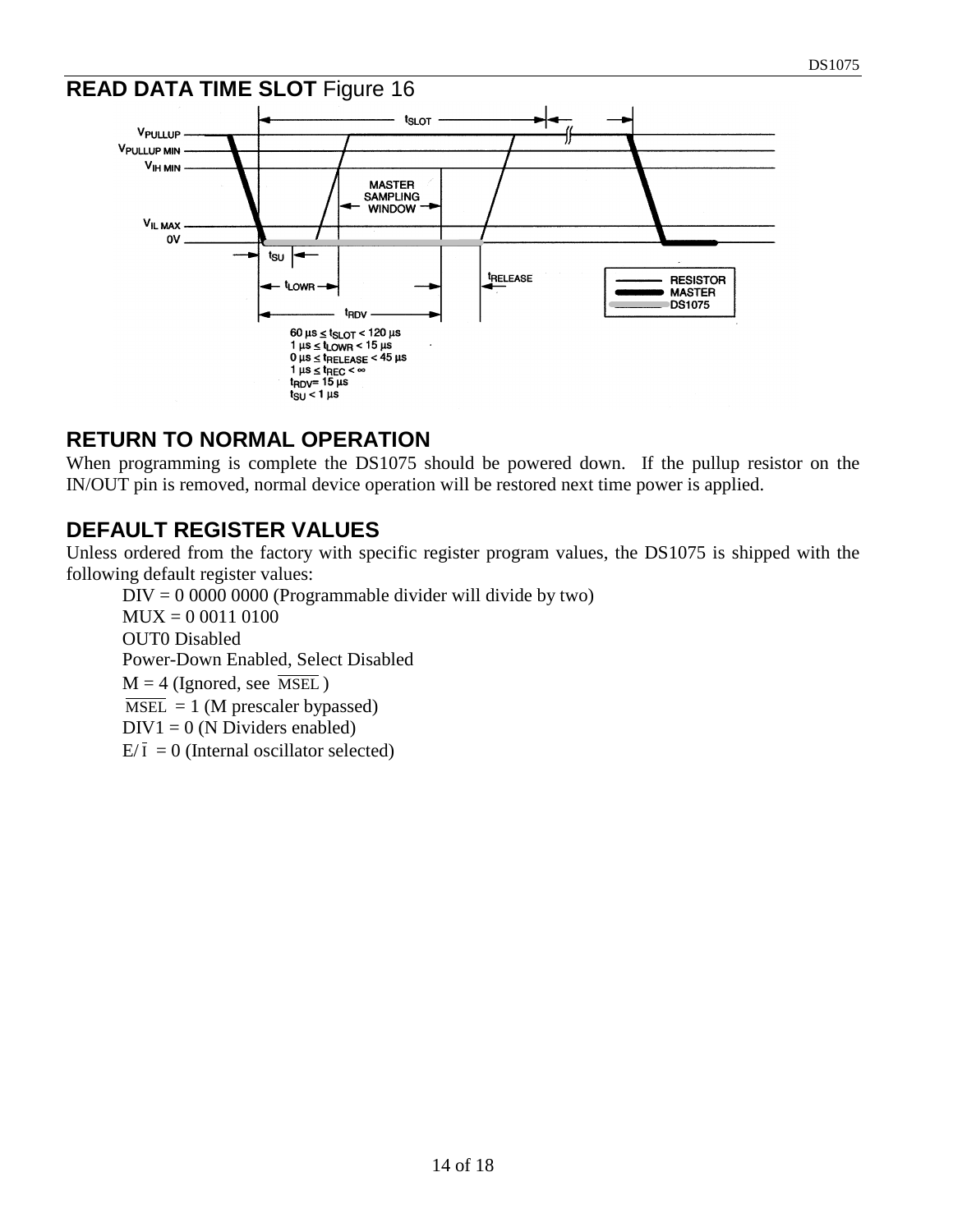# **ABSOLUTE MAXIMUM RATINGS\***

Voltage on Any Pin Relative to Ground -1.0V to +7.0V Operating Temperature 0°C to 70°C Storage Temperature  $-55^{\circ}$ C to  $+125^{\circ}$ C Soldering Temperature 260°C for 10 seconds

\* This is a stress rating only and functional operation of the device at these or any other conditions above those indicated in the operation sections of this specification is not implied. Exposure to absolute maximum rating conditions for extended periods of time may affect reliability.

| DC ELECTRICAL CHARACTERISTICS                                                        |                          |                                                                               | $(T_A = 0^{\circ}C \text{ to } 70^{\circ}C, V_{CC} = 5V + 5\%)$ |            |            |                             |              |
|--------------------------------------------------------------------------------------|--------------------------|-------------------------------------------------------------------------------|-----------------------------------------------------------------|------------|------------|-----------------------------|--------------|
| <b>PARAMETER</b>                                                                     | <b>SYMBOL</b>            | <b>CONDITION</b>                                                              | <b>MIN</b>                                                      | <b>TYP</b> | <b>MAX</b> | <b>UNITS</b>                | <b>NOTES</b> |
| <b>Supply Voltage</b>                                                                | $V_{CC}$                 |                                                                               | 4.75                                                            | 5          | 5.25       | V                           |              |
| High-level Output<br>Voltage                                                         | $V_{OH}$                 | $I_{OH} = -4$ mA,<br>$V_{CC} = MIN$                                           | 2.4                                                             |            |            | V                           |              |
| (IN/OUT, OUT0)<br>Low-level Output<br>Voltage<br>(IN/OUT, OUT0)                      | $V_{OL}$                 | $I_{OL} = 4 mA$                                                               |                                                                 |            | 0.4        | V                           |              |
| High-level Input Voltage<br>$(\overline{PDN}/\overline{SELX},$ OE,<br>IN/OUT)(OSCIN) | $V_{IH}$<br>$\rm V_{IH}$ |                                                                               | $\overline{2}$<br>3                                             |            |            | $\mathbf V$<br>$\mathbf{V}$ |              |
| Low-level Input<br>Voltage( $\overline{PDN}/\overline{SELX}$ ,<br>OE, IN/OUT)(OSCIN) | $V_{IL}$<br>$V_{IL}$     |                                                                               |                                                                 |            | 0.8<br>2   | V<br>$\mathbf{V}$           |              |
| High-level Input Current<br>$(\overline{PDN}/\overline{SELX},$ OE,<br>IN/OUT)(OSCIN) | $I_{IH}$<br>$I_{IH}$     | $V_{IH} = 2.4 V, V_{CC} =$<br>$5.25V$ V <sub>IH</sub><br>$=V_{CC} = 5.25V$    |                                                                 |            | 125        | uA<br>uA                    |              |
| Low-level Input Current<br>$(\overline{PDN}/\overline{SELX},$ OE,<br>IN/OUT)(OSCIN)  | $I_{IL}$<br>$I_{IL}$     | $V_{IL} = 0$ , $V_{CC} =$<br>5.25V $V_{II}$<br>$=0$ , V <sub>CC</sub> = 5.25V | $-1$<br>$-25$                                                   |            |            | uA<br>uA                    |              |
| <b>Supply Current (Active)</b><br>DS1075-100<br>DS1075-80<br>DS1075-66<br>DS1075-60  | $I_{CC}$                 | $C_L = 15$ pF<br>(both outputs)                                               |                                                                 | 35         | 50         | mA                          |              |
| <b>Standby Current</b><br>(power-down)                                               | $I_{CCQ}$                | Power-down<br>Mode                                                            |                                                                 | 0.8        |            | uA                          |              |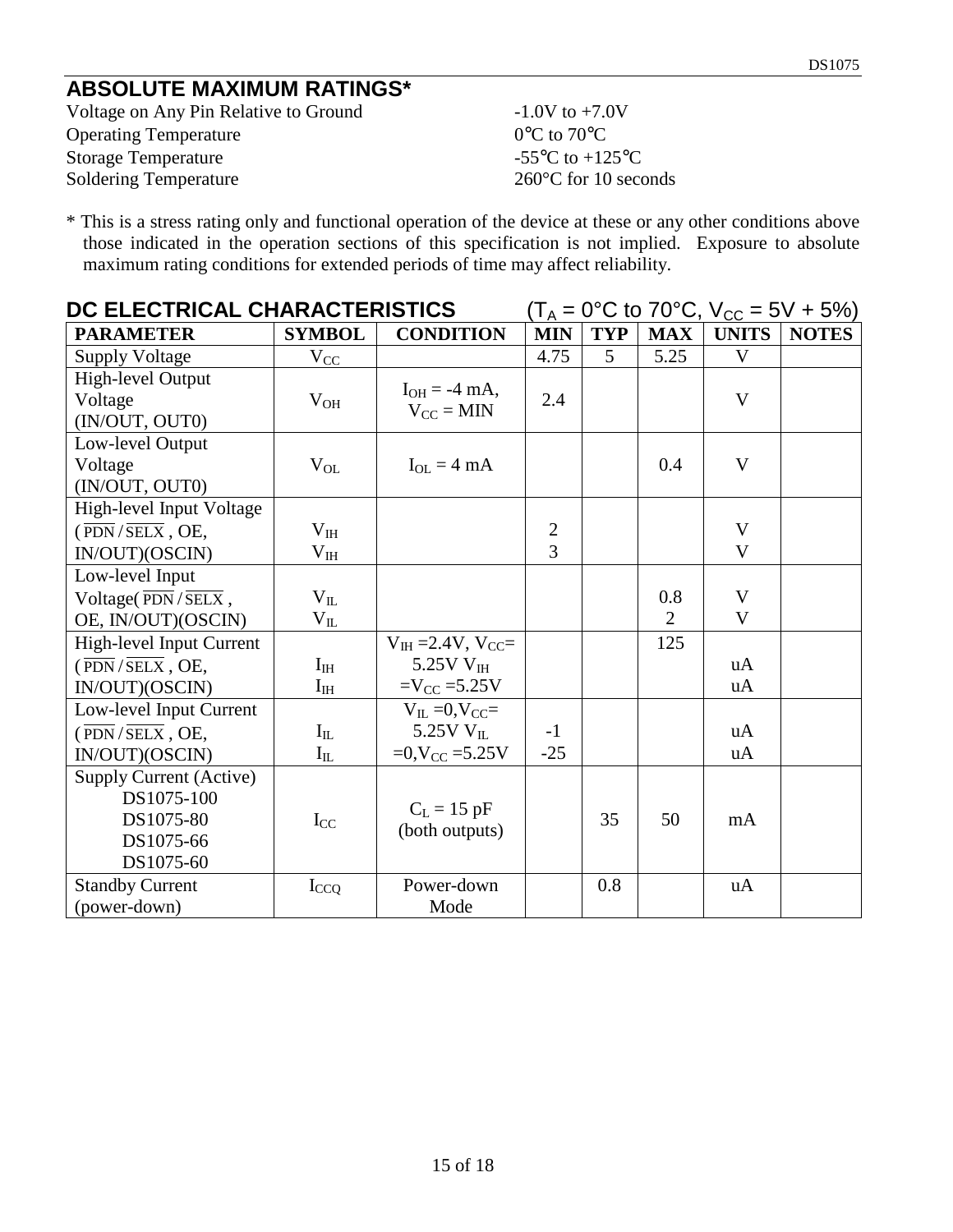| AC ELECTRICAL CHARACTERISTICS<br>$(T_A = 0^{\circ}C \text{ to } 70^{\circ}C, V_{CC} = 5V + 5\%)$ |                                    |                        |            |            |              |              |                |
|--------------------------------------------------------------------------------------------------|------------------------------------|------------------------|------------|------------|--------------|--------------|----------------|
| <b>PARAMETER</b>                                                                                 | <b>SYMBOL</b>                      | <b>CONDITION</b>       | <b>MIN</b> | <b>TYP</b> | <b>MAX</b>   | <b>UNITS</b> | <b>NOTES</b>   |
| <b>Output Frequency</b>                                                                          | $\Delta f_{\rm O}$                 | $V_{CC}$ = 5V, $T_A$ = | $-0.5$     | $\Omega$   | $+0.5$       | $\%$         |                |
| Tolerance                                                                                        |                                    | $25^{\circ}$ C         |            |            |              |              |                |
| Combined Freq.                                                                                   | $\Delta f_{\rm O}$                 | Over temp and          | $-1$       |            | $+1$         | $\%$         |                |
| Variation                                                                                        |                                    | voltage                |            |            |              |              |                |
| Long Term Stability                                                                              | $\Delta f_{\rm O}$                 |                        | $-0.5$     |            | $+0.5$       | $\%$         |                |
| Maximum Input                                                                                    |                                    | External clock         |            |            | 50           | <b>MHz</b>   | 1              |
| Frequency                                                                                        | f <sub>oscin</sub>                 | Crystal reference      |            |            | 25           | <b>MHz</b>   |                |
| Minimum Output                                                                                   | $f_{OUT}$                          |                        | 29.3       |            |              | kHz          | $\overline{2}$ |
| Frequency                                                                                        |                                    |                        |            |            |              |              |                |
| Power-Up Time                                                                                    | $t_{\text{por}} + t_{\text{stab}}$ |                        |            | 0.1        | $\mathbf{1}$ | ms           | 3, 4           |
| Enable OUT from PDN?                                                                             | $t_{stab}$                         |                        |            | 0.1        | 1            | ms           | $\overline{4}$ |
| Enable OUT0 from                                                                                 | $t_{stab}$                         |                        |            | 0.1        | 1            | ms           | 4, 5           |
| $\overline{PDN}$ ?                                                                               |                                    |                        |            |            |              |              |                |
| OUT Hi-Z from PDN?                                                                               | $t_{pdn}$                          |                        |            |            | $\mathbf{1}$ | ms           |                |
| OUT0 Hi-Z from $\overline{PDN}$ ?                                                                | $t_{pdn}$                          |                        |            |            | 1            | ms           |                |
| Load Capacitance                                                                                 | $C_{L}$                            |                        |            | 15         |              | pF           | 6              |
| (IN/OUT, OUT0)                                                                                   |                                    |                        |            |            |              |              |                |
| <b>Output Duty Cycle</b>                                                                         |                                    |                        | 40         |            | 60           | $\%$         |                |
| IN/OUT, OUT0                                                                                     |                                    |                        | 40         |            | 60           | %            |                |
| Jitter                                                                                           | J                                  |                        |            |            | 100          | pS           | 7              |

# **NOTES:**

- 1. This is the maximum frequency which can be applied to OSCIN, or, the maximum crystal frequency that can be used.
- 2. The values of M, N and the frequency of OSCIN (if used) must be chosen so that this spec is met.
- 3. This is the time from when  $V_{CC}$  is applied until the output starts oscillating.
- 4. When the device is initially powered up, or restored from the power-down mode, OE should be asserted (high). Otherwise the start of the  $t_{stab}$  interval will be delayed until OE goes high. OE can subsequently be returned to a low level during the  $t_{stab}$  interval to force out low after the  $t_{stab}$  interval. If the external mode is selected  $t_{stab}$  will be a function of the OSCIN period, i.e., external clock frequency. See "Calculated Parameters" to determine the value of  $t_{stab}$  in this case.
- 5. Although OE does not normally affect OUT0 operation, if OE is held low during power-up the start of the t<sub>stab</sub> period will be delayed until OE is asserted. If OE remains low, OUT0 will not start.
- 6. Operation with higher capacitive loads is possible but may impair output voltage swing and maximum operation frequency.
- 7. Parameter given is a typical max.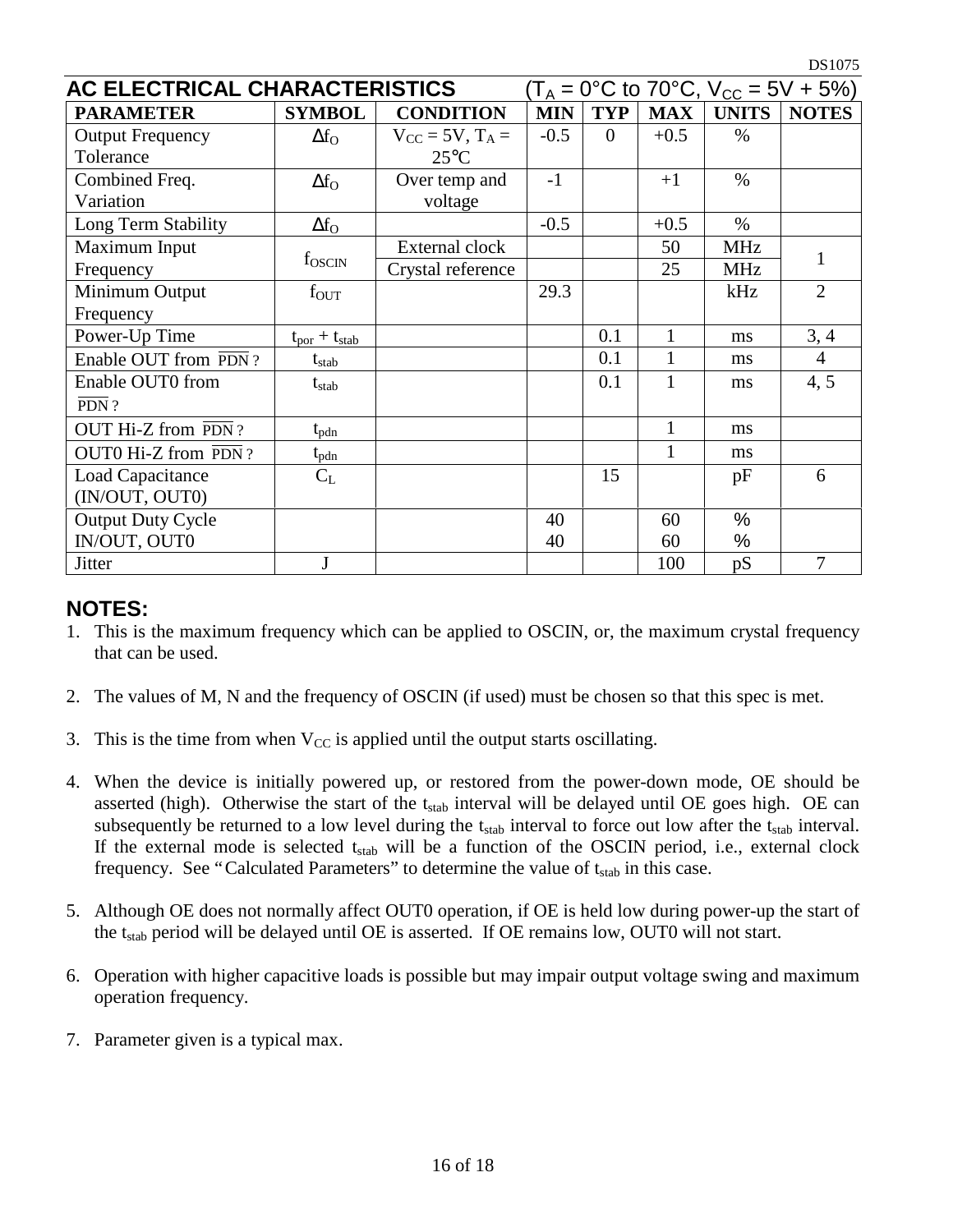## **AC ELECTRICAL CHARACTERISTICS - CALCULATED PARAMETERS**

The following characteristic are derived from various device operating parameters (frequency, mode etc.). They are not specifically tested or guaranteed and may differ from the min and max limits shown by a small amount due to internal device setup times and propagation delays. However, the equations in the max column can be used to estimate a more accurate idea of typical device performance than the guaranteed values.

| <b>PARAMETER</b>                     | <b>SYMBOL</b>                     | <b>CONDITION</b> | <b>MIN</b>        | <b>MAX</b>                       |
|--------------------------------------|-----------------------------------|------------------|-------------------|----------------------------------|
| $OUT$ ?= from $OE$ ?=                | $t_{en}$                          |                  | $t_M$             | $2t_M$                           |
| OUT ?O from OE ?                     | $t_{dis}t_{dis}$                  |                  | $t_{\text{OUTH}}$ | $t_{\text{OUTH}} + t_{\text{M}}$ |
| $N = 1$                              |                                   |                  | $\Omega$          | $t_{\text{OUTH}}$                |
| $N = 2$                              |                                   |                  |                   |                                  |
| $\overline{\text{SELX}}$ ? to OUT0 ? | $t_{SIE}t_{SEI}$                  |                  | $t_I/2$           | $3t_I/2 + t_E$                   |
| -Internal to External                |                                   |                  | $t_I/2$           | $3t_I/2 + t_{Ehigh}$             |
| -External to Internal                |                                   |                  |                   |                                  |
| Break during SEL switch              | t <sub>LOW</sub> t <sub>LOW</sub> |                  | $t_I/2$           | $t_I/2 + t_E$                    |
| -Internal to External                |                                   |                  | $t_I/2$           | $3t_I/2 + t_{Elow}$              |
| -External to Internal                |                                   |                  |                   |                                  |
| PDN ?to IN/OUT Hi-Z                  | $t_{pdn}t_{pdn}$                  |                  | $t_{\text{OUTH}}$ | $t_{\text{OUTH}} + t_{\text{M}}$ |
| $N = 1$                              |                                   |                  | $\overline{0}$    | $t_{\text{OUTH}}$                |
| $N = 2$                              |                                   |                  |                   |                                  |
| PDN ?to OUT0 Hi-Z                    | $t_{pdn}t_{pdn}$                  |                  | $t_{\text{OUTH}}$ | $t_{\text{OUTH}} + t_{\text{M}}$ |
| $N = 1$                              |                                   |                  | $\theta$          | $t_{\text{OUTH}}$                |
| $N = 2$                              |                                   |                  |                   |                                  |
| $\overline{PDN}$ ? = to OUT? =       | $t_{stab}$                        |                  |                   | $256t_M$                         |
| $\overline{PDN}$ ? = to OUT0 ?=      | $t_{stab}$                        |                  |                   | $256t_M$                         |
| $OUT? = after Power-Up$              |                                   |                  |                   | $256t_M$                         |
| OUT0? after Power-Up                 |                                   |                  |                   | $256t_M$                         |